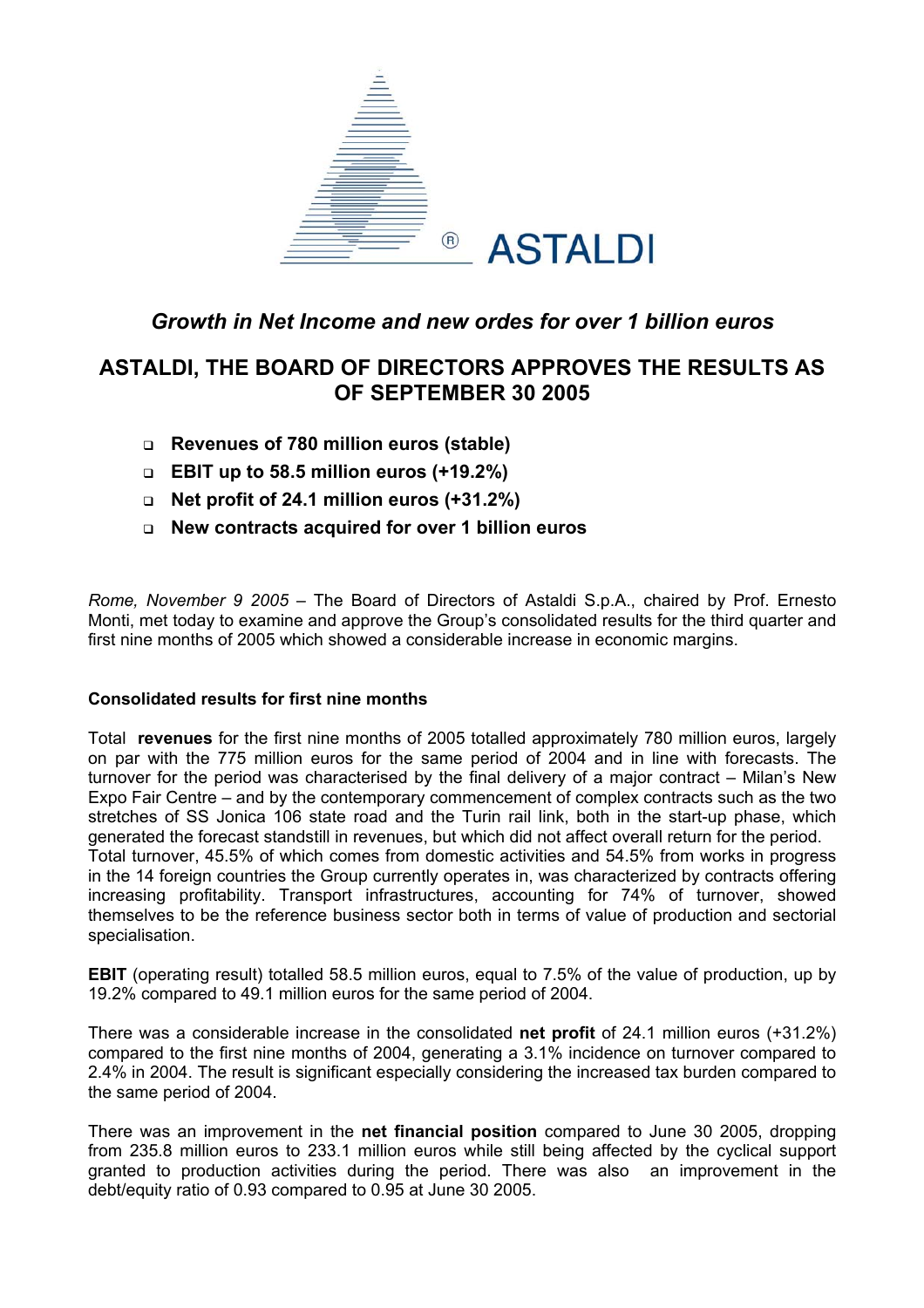### **Consolidated third quarter results**

During the third quarter of 2005, **revenues** for services and contracts totalled approximately 241 million euros, a slightly lower level than the 247 million euros for the same quarter of 2004, due as mentioned above to the commencement of major contracts, which as planned, will increase the contribution to production as from 2006. Total revenues for the quarter totalled 253.1 million euros compared to the 257.6 million euros of the previous quarter.

There was a marked increase in the rates of return for the quarter which showed an **EBIT** (operating result) of approximately 18.5 million euros with an strong increase compared to the third quarter of 2004 (10 million euro) and an EBIT margin which rose from 3.9% to 7.3%.

The group's **net profit** for the quarter totalled 6.9 million euros, also up by over 80% on the same quarter of 2004 with a 2.7% margin on the value of production compared to the previous 1.5%.

### **Orders backlog**

New orders worth a total of over 1 billion euros were acquired during the first nine months of 2005 which bring the total value of the group's orders backlog as of September 30 2005 to approximately 5.3 billion euros. A breakdown of said works shows 64% of the orders refer to contracts in Italy, mainly in the rail infrastructures sector, 13% to foreign countries and 23% to concession activities. The further increase in orders backlog compared to the excellent levels achieved in 2004, makes it possible to confirm the future growth forecasts based on a contract acquisition policy which privileges the goal of profitability.

The Group increased its presence in Algeria during the third quarter, being awarded the contract for construction of the Kerrada dam and Jijel road tunnel, as well as adding to its orders backlog another financed tranche of the project to construct the Puerto Cabello-La Encrucijada railway line in Venezuela.

The major events which occurred subsequent to closure of the period included completion of the Pont Ventoux hydroelectric plant in Piedmont, one of the biggest underground hydroelectric plants in Europe. Procedures regarding awarding by Milan's city authorities of the contract to construct Line 5 of Milan's underground are currently underway. The Astaldi Group is the sponsor of said project and can in any case exercise the right of pre-emption. Lastly the Astaldi Group is first on the list in the procedure to award a total of over 250 million euros in relation to major rail projects in Romania and Algeria.

With the "turnkey" completion throughout the year of large, important infrastructures for the country's economy such as Milan's New Expo Fair Centre, the largest and most important in Europe, Rome's North West Undrpass, the longest and safest urban tunnel in Europe, the Pont Ventoux hydroelectric plant and the Rome-Naples high speed railway line, which will be operational by the end of the year, Astaldi shows itself to be the leading General Contractor in the major works sector.

ли в области в области в области в области в области в области в области в области в области в области в облас<br>В области в области в области в области в области в области в области в области в области в области в области<br>

The Board of Directors has also approved the financial calendar for 2006 that can be found in the attachments.

**For further details:** 

**Astaldi S.p.A. PMS Corporate Communications**  Tel. 06/41766389 Tel. 06/42020970 *Alessandra Onorati Giancarlo Frè Torelli* Head IR & Corporate Communications *Andrea Lijoi*  [a.onorati@astaldi.com](mailto:a.onorati@astaldi.com) [www.astaldi.it](http://www.astaldi.it/)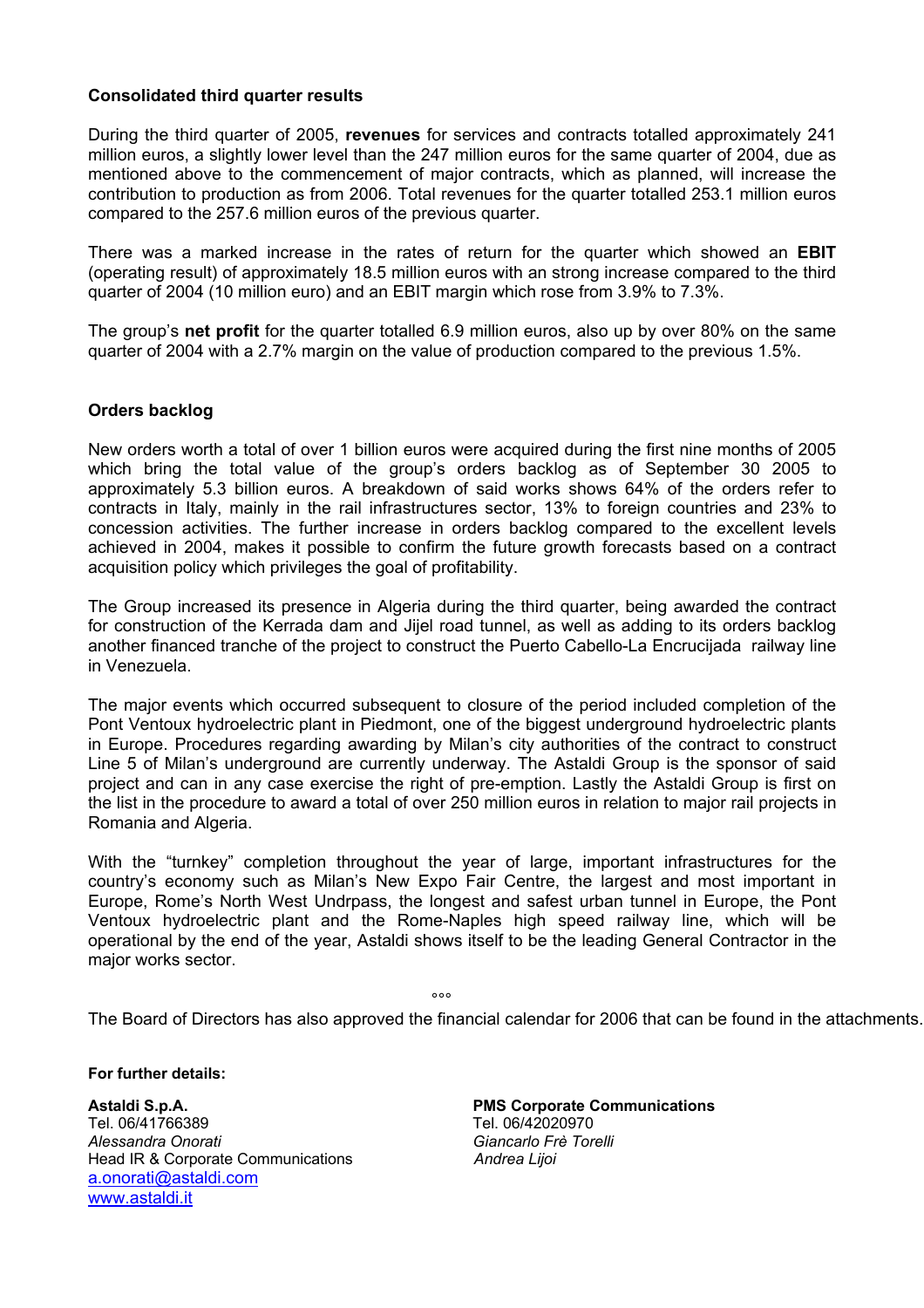#### **Reclassified consolidated income statement**

| Euro / 000                                            | 9M 2005    | $\%$       | 9M 2004        | %          | 3Q 2005    | %          | 3Q2 004    | $\%$       |
|-------------------------------------------------------|------------|------------|----------------|------------|------------|------------|------------|------------|
| Contract revenues                                     | 726.907    | 93.2%      | 730,747        | 94.3%      | 240,711    | 95.1%      | 247,434    | 96.1%      |
| Other revenues                                        | 53,282     | 6.8%       | 44,459         | 5.7%       | 12,441     | 4.9%       | 10,120     | 3.9%       |
| Value of production                                   | 780,189    | 100.0%     | 775,206        | 100.0%     | 253,152    | 100.0%     | 257,554    | 100.0%     |
| Costs of production                                   | (550, 450) | (70.6%)    | (574, 443)     | $(74.1\%)$ | (187, 416) | $(74.0\%)$ | (196, 842) | $(76.4\%)$ |
| <b>Added value</b>                                    | 229,739    | 29.4%      | 200,763        | 25.9%      | 65,736     | 26.0%      | 60,712     | 23.6%      |
| Labor costs                                           | (110, 953) | $(14.2\%)$ | (110,248)      | $(14.2\%)$ | (37, 683)  | $(14.9\%)$ | (37, 763)  | (14.7%)    |
| <b>EBITDA</b>                                         | 118,786    | 15.2%      | 90,515         | 11.7%      | 28,053     | 11.1%      | 22,949     | 8.9%       |
| Depreciation and amortisation                         | (20, 957)  | (2.7%)     | (18, 776)      | $(2.4\%)$  | (7,693)    | $(3.0\%)$  | (6,400)    | $(2.5\%)$  |
| Provisions for contractual risks                      | (10, 896)  | $(1.4\%)$  | (2,342)        | $(0.3\%)$  | 4,019      | 1.6%       | (2, 342)   | (0.9% )    |
| Other provisions                                      | (10, 126)  | (1.3%)     | (1,239)        | (0.2%)     | (57)       | $(0.0\%)$  | 5          | 0.0%       |
| Other operating costs                                 | (18, 387)  | (2.4%)     | (19,050)       | $(2.5\%)$  | (5,896)    | $(2.3\%)$  | (4,002)    | $(1.6\%)$  |
| (Capitalization of internal construction costs)       | 117        | 0.0%       | $\overline{4}$ | 0.0%       | 48         | 0.0%       | (170)      | $(0.1\%)$  |
| <b>EBIT</b>                                           | 58,537     | 7.5%       | 49,112         | 6.3%       | 18,474     | 7.3%       | 10,041     | 3.9%       |
| Interest charges                                      | (20, 254)  | (2.6%)     | (18, 270)      | $(2.4\%)$  | (8,074)    | $(3.2\%)$  | (1,589)    | $(0.6\%)$  |
| Impact of measurement of investments at equity method | (1,269)    | $(0.2\%)$  | (822)          | $(0.1\%)$  | (1, 153)   | $(0.5\%)$  | (146)      | $(0.1\%)$  |
| <b>Profit before taxes</b>                            | 37,014     | 4.7%       | 30,020         | 3.9%       | 9,247      | 3.7%       | 8,305      | 3.2%       |
| Taxes                                                 | (14, 128)  | (1.8%)     | (11,036)       | $(1.4\%)$  | (3,364)    | $(1.3\%)$  | (4, 338)   | $(1.7\%)$  |
| Net income for the period                             | 22,886     | 2.9%       | 18,984         | 2.4%       | 5,883      | 2.3%       | 3,967      | 1.5%       |
| <b>Minorities</b>                                     | 1,198      | 0.2%       | (623)          | $(0.1\%)$  | 1,062      | 0.4%       | (132)      | $(0.1\%)$  |
| Group net income                                      | 24,084     | 3.1%       | 18,361         | 2.4%       | 6,945      | 2.7%       | 3,835      | 1.5%       |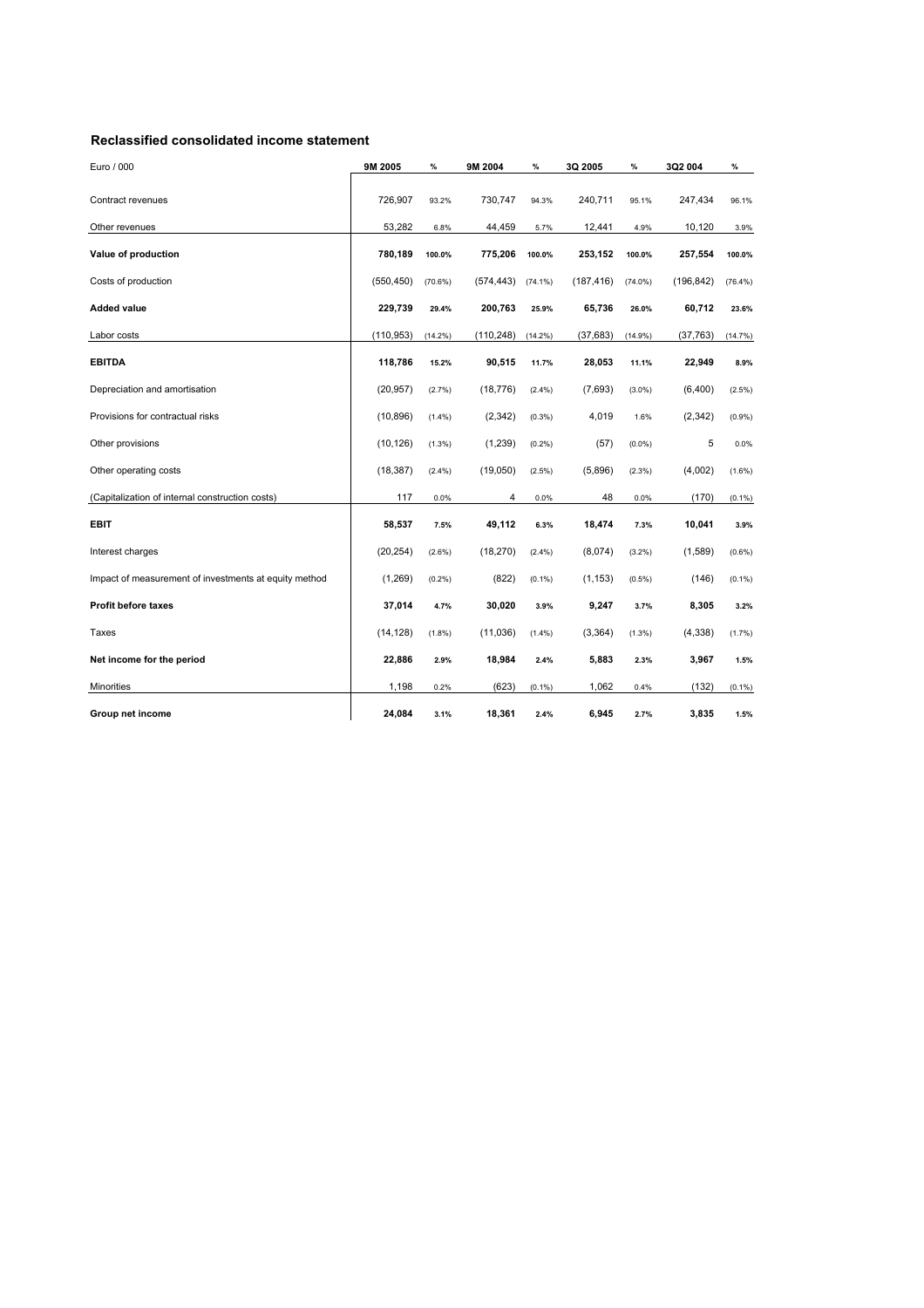# **Reclassified Consolidated Balance Sheet 1**

| Euro / 000                                   | Sept. 30, 2005 | June 20, 2005 | Dec. 31, 2004 | Sept. 30, 2004 |
|----------------------------------------------|----------------|---------------|---------------|----------------|
| Intangible assets                            | 5,371          | 6,194         | 5,174         | 5,874          |
| Tangible assets                              | 124,694        | 124,628       | 125,461       | 129,834        |
| Equity investments                           | 30.778         | 31,782        | 32,330        | 32,507         |
| Other fixed assets                           | 39,851         | 45,411        | 44,137        | 49,720         |
| Total net fixed assets (A)                   | 200,694        | 208,015       | 207,102       | 217,935        |
| Inventories                                  | 42,493         | 44,872        | 44,746        | 37,816         |
| Contract in progress                         | 274,058        | 245,466       | 142,823       | 191,609        |
| Trade receivables                            | 344,917        | 392,632       | 405,609       | 359,544        |
| Other assets                                 | 175,775        | 158,265       | 139,933       | 154,207        |
| Advances                                     | $-54,270$      | $-46,263$     | $-75,718$     | $-64,094$      |
| <b>Subtotal</b>                              | 782,973        | 794,972       | 657,393       | 679,082        |
| Trade payables                               | $-366,757$     | $-400,267$    | $-390,058$    | $-372,445$     |
| Other liabilities                            | $-74,236$      | $-65,857$     | $-74,928$     | -77,951        |
| <b>Subtotal</b>                              | -440,993       | -466,124      | -464,986      | -450,396       |
| Working capital (B)                          | 341,980        | 328,848       | 192,407       | 228,686        |
| <b>Employees benefits</b>                    | $-14,703$      | $-14,153$     | $-13,773$     | $-13,154$      |
| Current provisions for risks                 | $-45,308$      | $-39,746$     | $-37,007$     | $-39,054$      |
| Total provisions (C)                         | $-60,011$      | $-53,899$     | $-50,780$     | $-52,208$      |
| Net invested capital $(D) = (A) + (B) + (C)$ | 482,663        | 482,964       | 348,729       | 394,413        |
| Cash                                         | 185,569        | 135,621       | 185,022       | 141,216        |
| Current financial receivables                | 53,875         | 77,448        | 99,970        | 84,416         |
| Medium to long-term financial debts          | $-280,566$     | $-285.015$    | $-90,010$     | $-88,892$      |
| Short-term financial debts                   | $-191,989$     | $-163,845$    | $-308,374$    | $-300,192$     |
| Net financial debts (E)                      | $-233,111$     | $-235,791$    | $-113,392$    | $-163,452$     |
| Group net equity                             | 252,588        | 249,178       | 238,111       | 233,185        |
| <b>Minorities</b>                            | $-3,035$       | $-2,005$      | $-2,774$      | $-2,224$       |
| Net equity $(G) = (D) - (E)$                 | 249,552        | 247,173       | 235,337       | 230,961        |

### **Net financial position**

| Euro / 000                         | Sept. 30, 2005 | June 20, 2005 | Dec. 31, 2004 | Sept. 30, 2004 |
|------------------------------------|----------------|---------------|---------------|----------------|
| Short-term financial debt          | (186,749)      | (158,394)     | (198, 573)    | (184, 868)     |
| Medium to Long-term financial debt | (263, 818)     | (268, 694)    | (87, 943)     | (94, 895)      |
| Cash                               | 185,568        | 135,621       | 185,022       | 141,216        |
| Financial receivables              | 53.876         | 77.448        | 28.629        | 43.220         |
| Leasing                            | (21,988)       | (21, 772)     | (23, 420)     | (23, 891)      |
| Net eurobond                       | 0              | 0             | (129,999)     | (140,064)      |
| Net financial position             | (233, 111)     | (235, 791)    | (226, 284)    | (259, 282)     |
| Derecognition IASs                 | 0              | 0             | 110.818       | 101,864        |
| <b>Net financial position</b>      | (233, 111)     | (235, 791)    | (115, 466)    | (157, 418)     |

(1) The standards adopted for valuating the financial instruments in the beginning reports as of January 1st, 2004 and in the subsequent IFRS annual and interim reports for 2004 are the same used for the previous financial years (national accounting standards). The effects of IAS 32 e 39 are set out in the above detailed table of "net financial position".